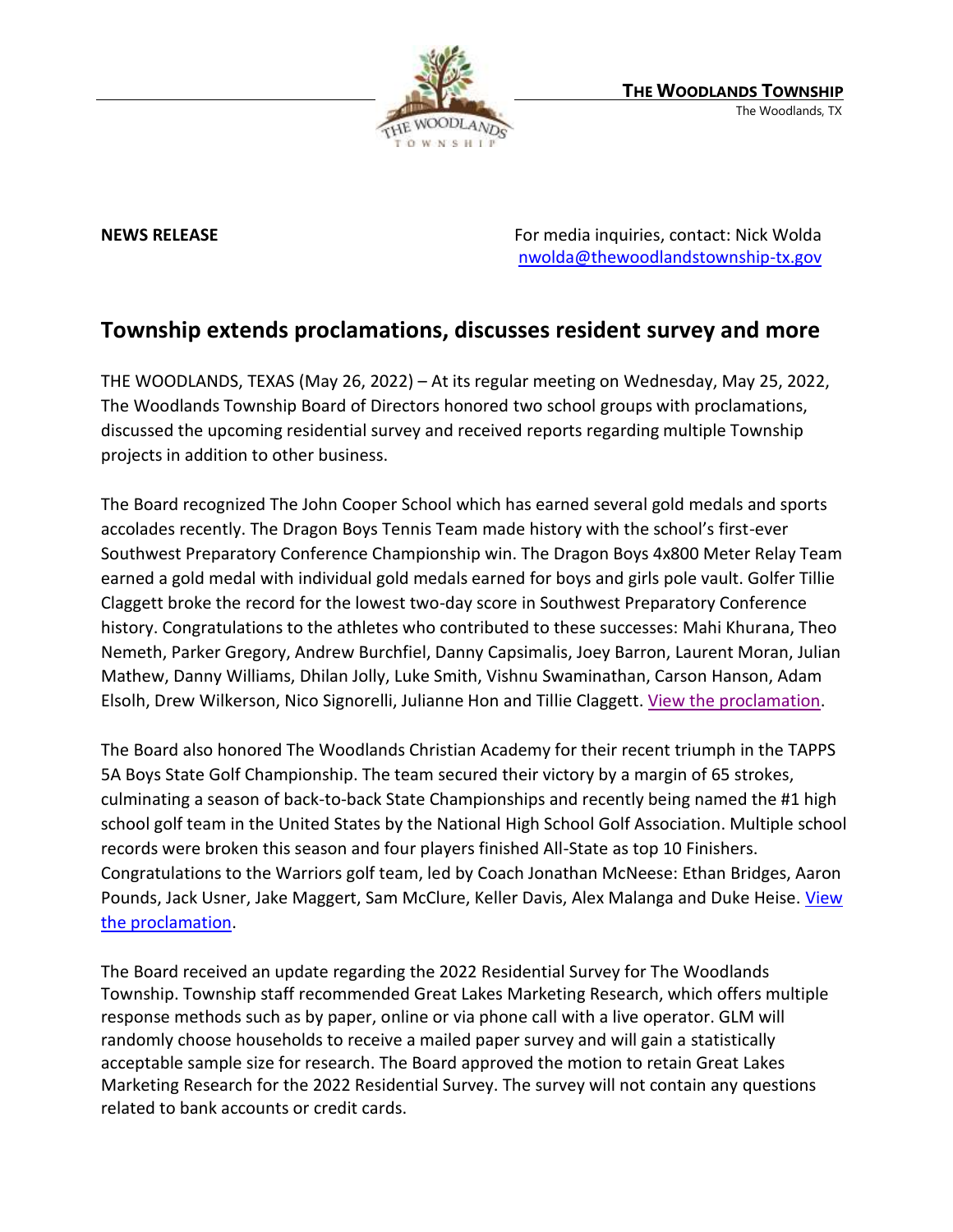

On the regular agenda, the Board heard a presentation about the success of the 2022 Woodlands Waterway Arts Festival. The theme of the festival was *Celebrating Abundance*; the event set new records with an attendance of 23,000, the best ticket sales on record with 14,069 tickets sold, and an overall estimated economic impact to The Woodlands of \$6 million. The 2023 festival is set for April  $14 - 16$ , 2023. [View the report.](https://www.thewoodlandstownship-tx.gov/ArchiveCenter/ViewFile/Item/12320)

The Board also heard from the Township Finance Department regarding the financial report. The report noted multiple positive variances in sales and property tax collection and lower expenditures by the Township than forecast. Strong retail and hotel performance also contributed to the overall positive outlook. [View the report.](https://www.thewoodlandstownship-tx.gov/ArchiveCenter/ViewFile/Item/12321)

The Board also heard a proposal regarding the replacement of vehicles leased through the Township's Fleet Management Services contract. The lease for eight Township work trucks will expire in 2023 and the internal study determined that purchasing new vehicles versus leasing would result in an overall savings of \$62,000. The Board approved a motion to purchase new vehicles rather than entering into another lease agreement.

The Board heard a first quarter report from Visit The Woodlands (Convention & Visitors Bureau). [View the report.](https://www.thewoodlandstownship-tx.gov/ArchiveCenter/ViewFile/Item/12322)

The Board also received reports from several of the village associations.

On the consent agenda, the Board approved Resolution No. 008-22 Establishing Authorization Limits for Commitments and Agreements, Checks and Disbursements, and other Documents and Materials by the Board of Directors, Board Officers, President/Chief Executive Officer, and Other Designated Staff Positions of The Woodlands Township.

The Woodlands Township Board Meetings may be attended in person, watched live online or viewed later via recording at [www.thewoodlandstownship-tx.gov/meetingvideos.](http://www.thewoodlandstownship-tx.gov/meetingvideos) The agenda and attachments may be viewed a[t https://www.thewoodlandstownship-tx.gov/991/Agendas-](https://www.thewoodlandstownship-tx.gov/991/Agendas-Minutes-and-More)[Minutes-and-More.](https://www.thewoodlandstownship-tx.gov/991/Agendas-Minutes-and-More)